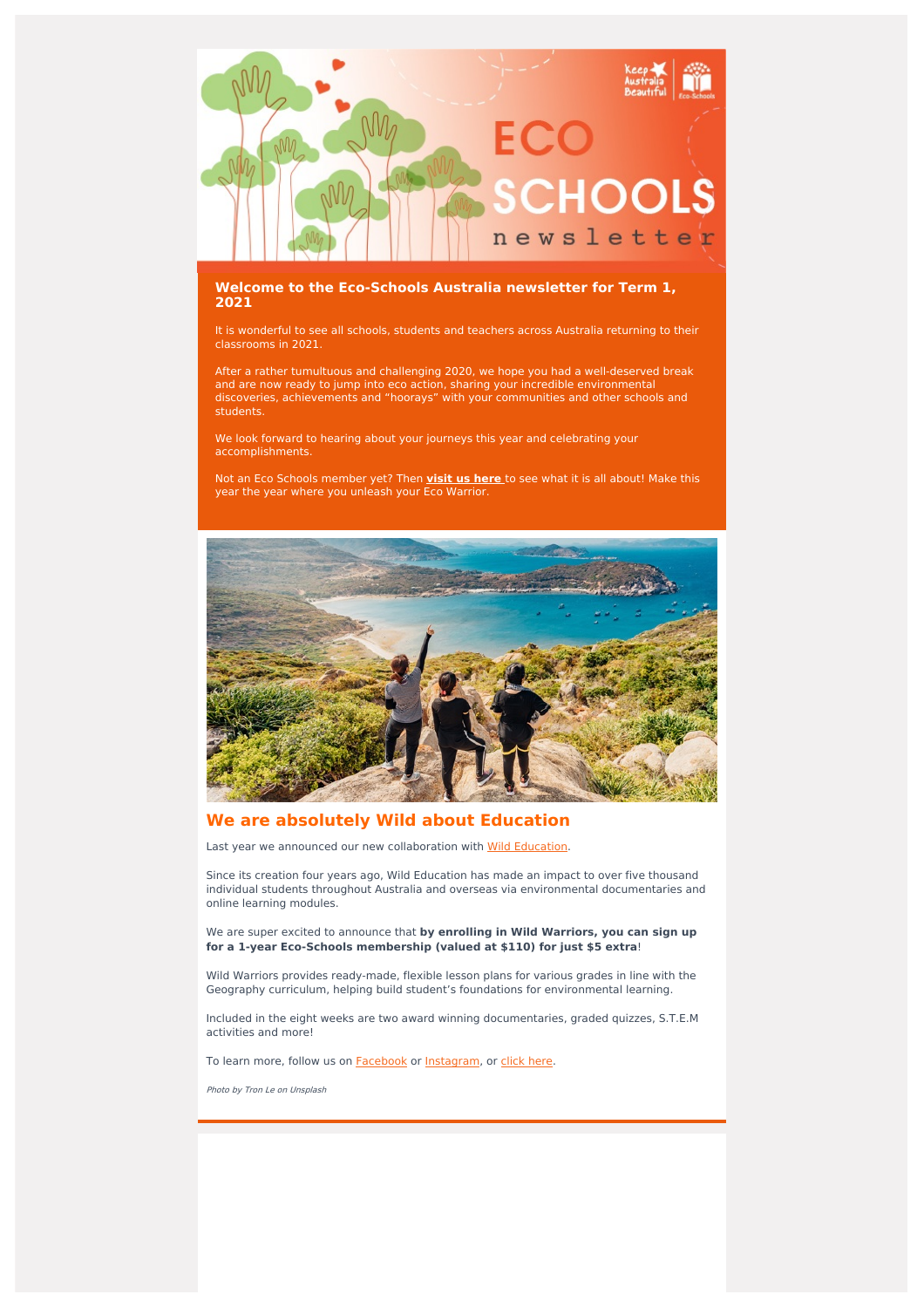

## **Calling all Litter Legends**

The Litter Legends Competition is back in 2021!

Are you a super litter fighter ready to take on a challenge in 2021? Then read on!

Eco-Schools Australia's Litter Legends Campaign (LLC), funded by Mars Wrigley, will be running again in 2021. We have a limited number of \$500 seed grants for eligible Aussie Eco-Schools to help them implement a project to reduce litter and/or improve recycling in their school and community.

Complete the [Expression](https://www.eco-schools.org.au/2021-litter-legends-campaign) of Interest form **here**



### **The Young Reporters for the Environment competition is back!**

The Young Reporters for the Environment (YRE) competition is open to 11 to 25-year-olds who want to investigate, suggest solutions and report on a litter/waste/recycling issue in their school or community through the means of articles, photography or video.

If you would like to apply for a cool \$250 grant and be in the running to become the National winner – automatically qualifying you for the International competition – then let us know.

To take part in 2021, complete the [Expression](https://www.eco-schools.org.au/2021-young-reporters-environment-competition) of Interest form **here**